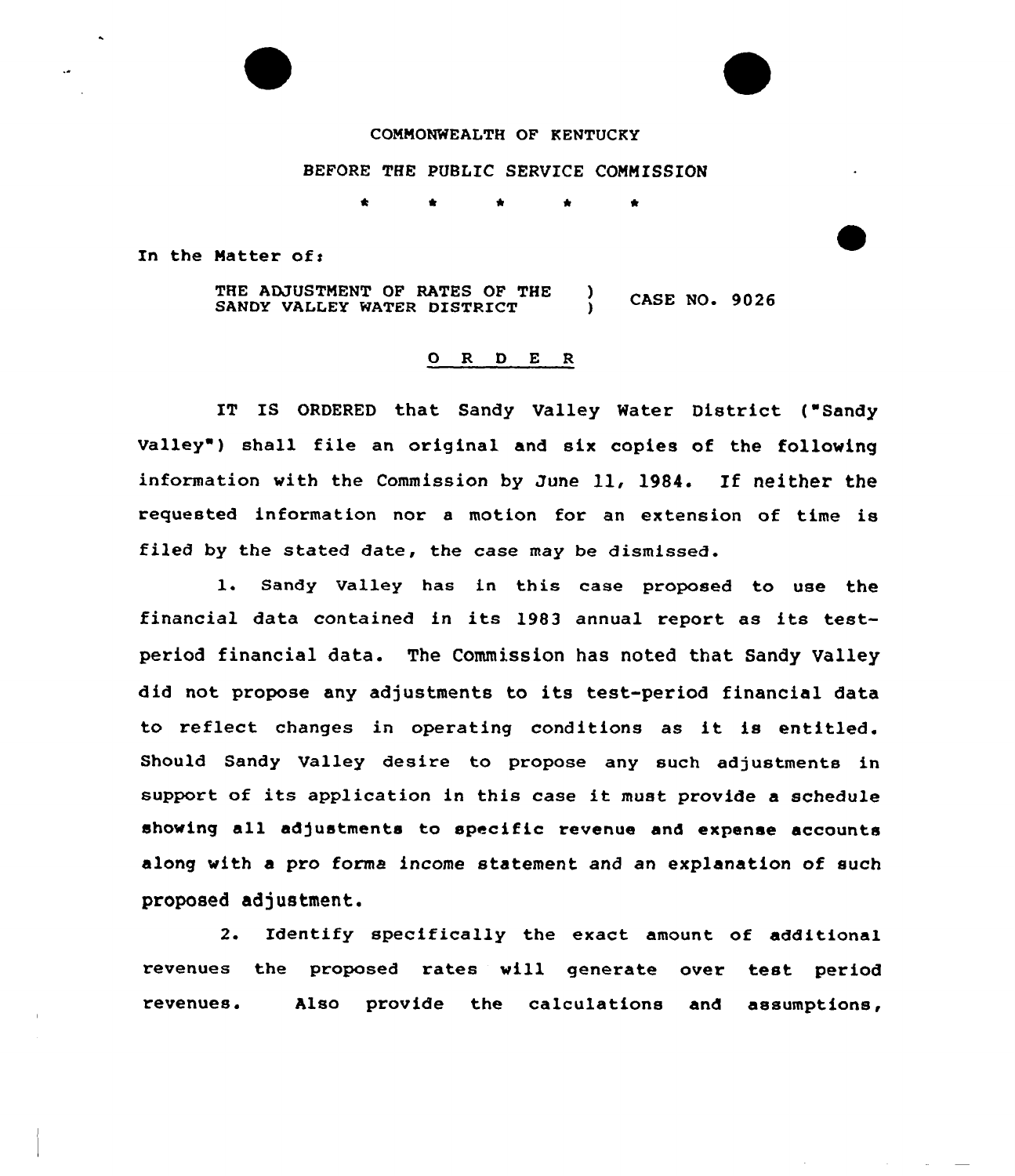including copies of workpapers, used to determine the increased revenue requested in the application.

3. Provide <sup>a</sup> copy of the electric bills for the test period with an explanation of where in the 1983 annual report the electric expense has been reported.

4. Provide the following information for each employee or officer (including commissioners) employed by Sandy Valley during the test year.

- a. Name of employee or officer,
- b. For each commissioner, provide the personal mailing address.
- c. Job title and <sup>a</sup> complete description of the duties and responsibilities of each individual,
- đ. Total amount of compensation and employee benefits charged to operating expenses for each employee and commissioner during the test year,
- e. Rate of pay for each employee at the beginning of the test year and at the end of the test year,
- f. Total amount of regular hours and overtime hours worked during the test year by each employee.

5. Provide a schedule which shows the type and amount of coverage provided and the annual premium for each insurance policy in force during the test year.

6. Provide a detailed breakdown of the costs incurred in the following accounts for the test year. The analysis should include a brief description of each expenditure over \$100, the name of the vendor, the date and amount of the purchase, and the

 $-2-$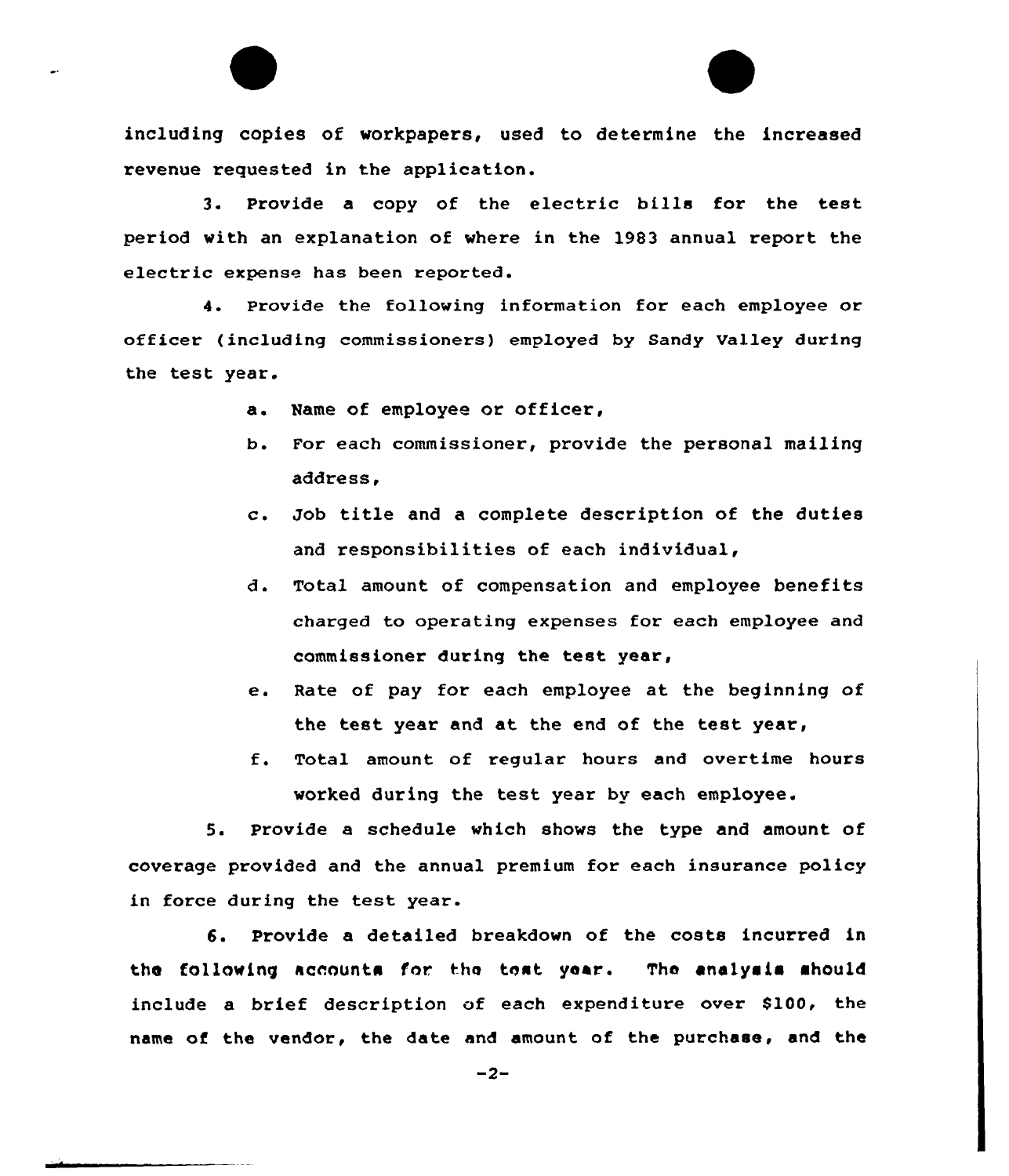reference or voucher number. Items of less than \$100 may be grouped with appropriate identification of the number of purchases contained in the total and a brief description of costs contained in each group.

| $\mathbf{a}$ . | Maintenance of distribu-<br>tion reservoirs | \$29,981 |
|----------------|---------------------------------------------|----------|
|                | b. Supplies expense                         | \$10,813 |

7. Provide copies of the purchased water bills for the test period. In addition, identify the date that sandy valley began purchasing water from the City of Prestonsburg.

8. It is the Commission's policy to disallow depreciation associated with the contributed property for rate-making purposes. Sandy Valley's December 31, 1983 balance sheet reflects total contributions of 8919,239, approximately 61 percent of Sandy Ualley's utility plant in service. In order for the Commission to make an informed decision in this case, provide any information or other evidence available in support of Sandy Valley's position on this issue.

9. Provide <sup>a</sup> copy of the Seriea <sup>A</sup> bond resolution. If this item haa been filed in a previous case before this Commission reference to that case shall be sufficient response.

10. Provide an analysis of Account 419--Interest and Dividend Income. Include a description of the investments generating the income and the returns realized on the investments.

ll. Please provide justification as to why you are proposing to increase only the rates for the customers served by a

 $-3-$